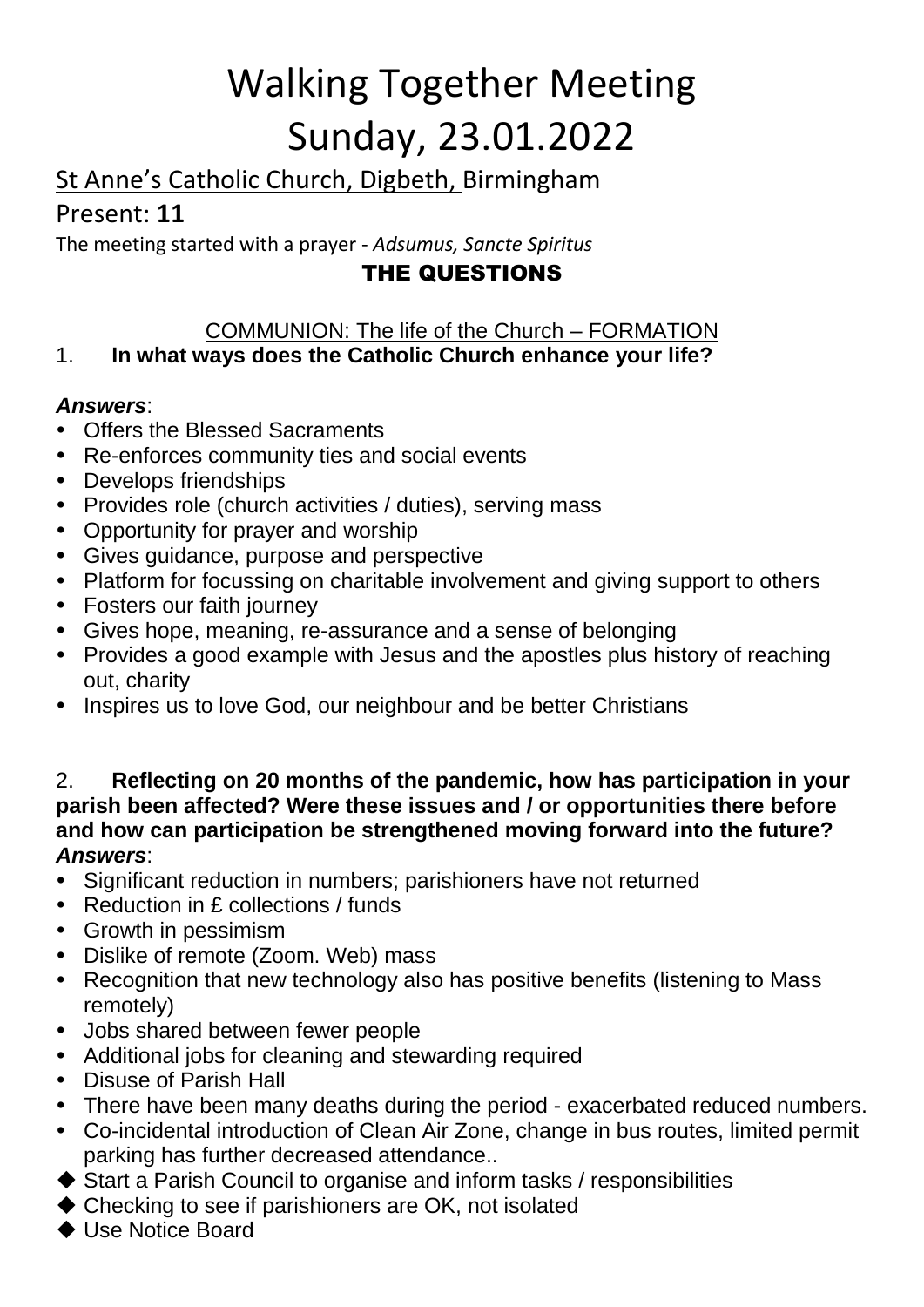- Invite school participation. Consider monthly Family mass and standardise more children involvement e.g. at the Offertory, altar servers, readings, singing hymns….
- ◆ Reach out to catholic children at non-catholic schools; sign-posting; additional inhouse teaching / training
- Rationalise catholic primary schools, concentrating on renewed specialist, catholic teaching
- Encourage greater use of nuns for house visits, as available
- ◆ Opportunity to attract new parishioners with change in demographics / housing development
- ◆ Organise car sharing
- ◆ Provide training & develop co-responsibility
- Access funds from Diocese for ongoing costs and remedial maintenance

#### 3. **What are the means by which different voices can be heard in your parish (particularly those on the periphery of parish life)? Which groups and individuals are least included in your parish?**

- Informal conversation after mass (tea club)
- Home visits by priest
- Home visits by laity, with appropriate training, safeguarding, indemnities
- Home visits by Eucharistic Ministers (with communion)
- Hold open Parish Meetings; amalgamate with other initiatives (Friends of St Eugene); develop more activities
- Invite other groups to attend (SVP, Legion of Mary, Reps from Fatima House & Tabor House; initiatives of Irish Welfare Association, other groups etc.)
- Invite individuals to report back at the end of mass to congregation on work done; progress made; request for volunteers / funds / initiatives
- Train alter servers (school boys & girls) and more senior people
- Reach out to migrants at the Rowton Hotel and local areas. Link more fully with other agencies; make connections.
- There is a drastic shortage of young people specifically and numbers generally have declined
- ◆ People from the 'resident' projects Homeless people and female Asylum Seekers plus neighbouring shelter projects should be invited / encouraged to attend
- ◆ Re-use the church hall
- $\blacklozenge$  Host 'bread + soup' evenings
- $\blacklozenge$  Invite people to attend by distributing informative (church details / services / activities/ opportunities) leaflets, using volunteers
- ◆ Note that post-pandemic period offers an opportunity to re-connect
- ◆ Acquire Diocesan lead on LGBT, inclusiveness issues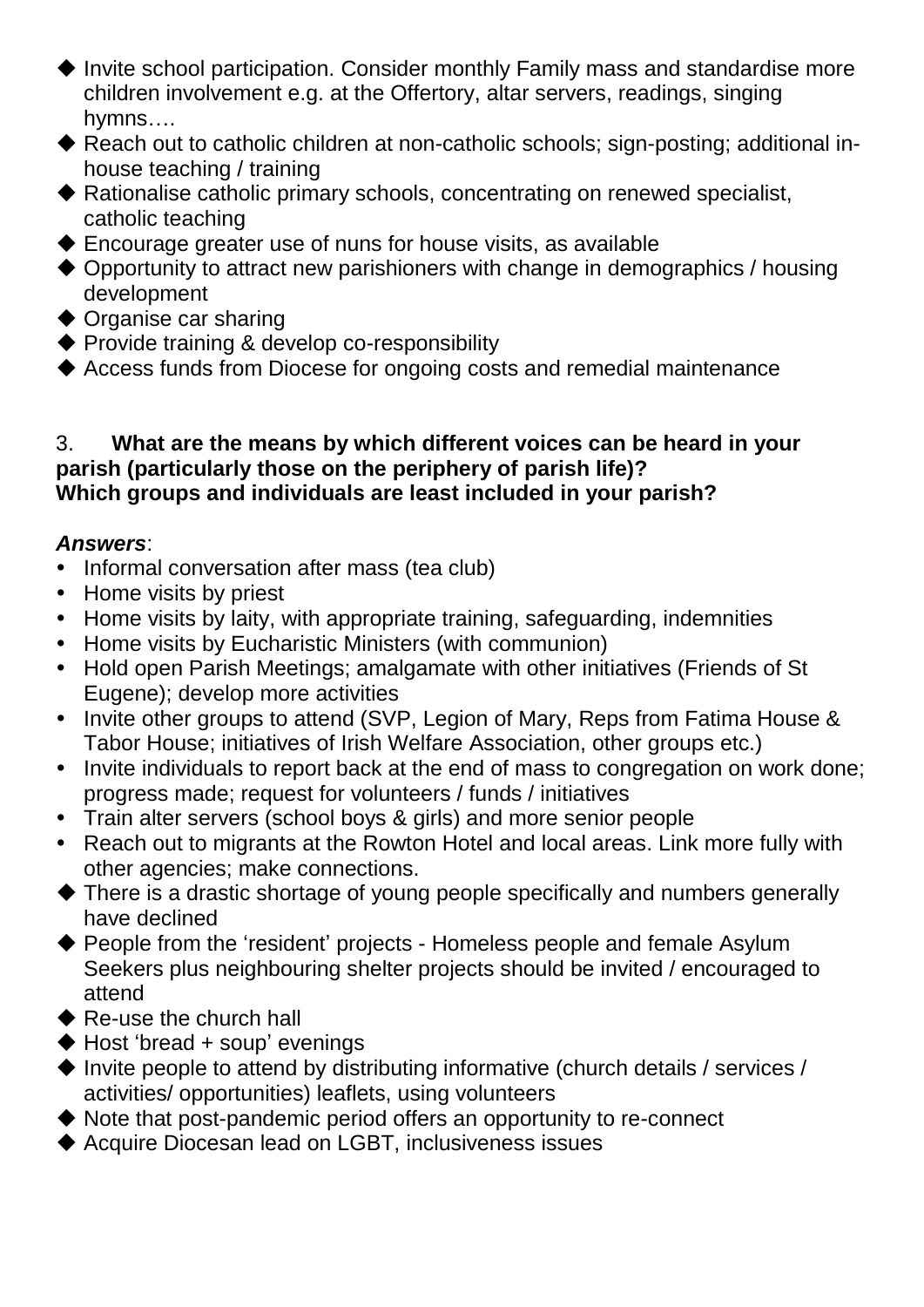#### 4**. How is the Church perceived by members of your family, your friends and work colleagues?**

#### *Answers*:

- Largely ignored as not relevant OR meriting respect for recognition of charitable work done
- Hostile looked at with open dislike as associated with history of endemic abuse and secretiveness; not accountable; no transparency OR a place of friendship, comfort and consolation
- Considered remote, suspicious and exclusive as clergy wear odd clothing and do not engage in normal work activities - set apart
- Clergy seen as elitist or
- Always asking for money
- Not respected
- Hold bad memories from school (teachers, institutions)
- Bad press; little 'push back'; positives not advertised. No feedback available to monitor results of efforts invested. However, there is media opportunity (several platforms) to inform, defend and reach out, providing an alternative narrative, Could be re-enforced with leaflet distribution.

#### **5. How might the Church improve its decision-making processes?**

- Include parishioners to participate in processes
- Include women in clerical structures
- Include women priests; married priests; adapted deacon role (for better balance and increased resource / capability)
- Form Committees
- Form Church / Parish Council
- Improve transparency
- Improve accountability
- Develop trust
- Develop integrity
- Provide training; hold seminars
- Invite informed suppliers, experts
- Facilitate co-responsibility
- Develop systems to report up the hierarchy
- Develop simplified systems & language to report down the hierarchy
- Discourage misogyny or any prejudice to make participation more inclusive
- Improve links to schools to avail of expertise and resource there
- Encourage reform of hierarchical structures to enable more inclusiveness by LISTENING, increasing democratic process, empowering Laity, being accountable, honest and trustworthy
- Discourage Diocesan visits with negative agenda and hostile attitudes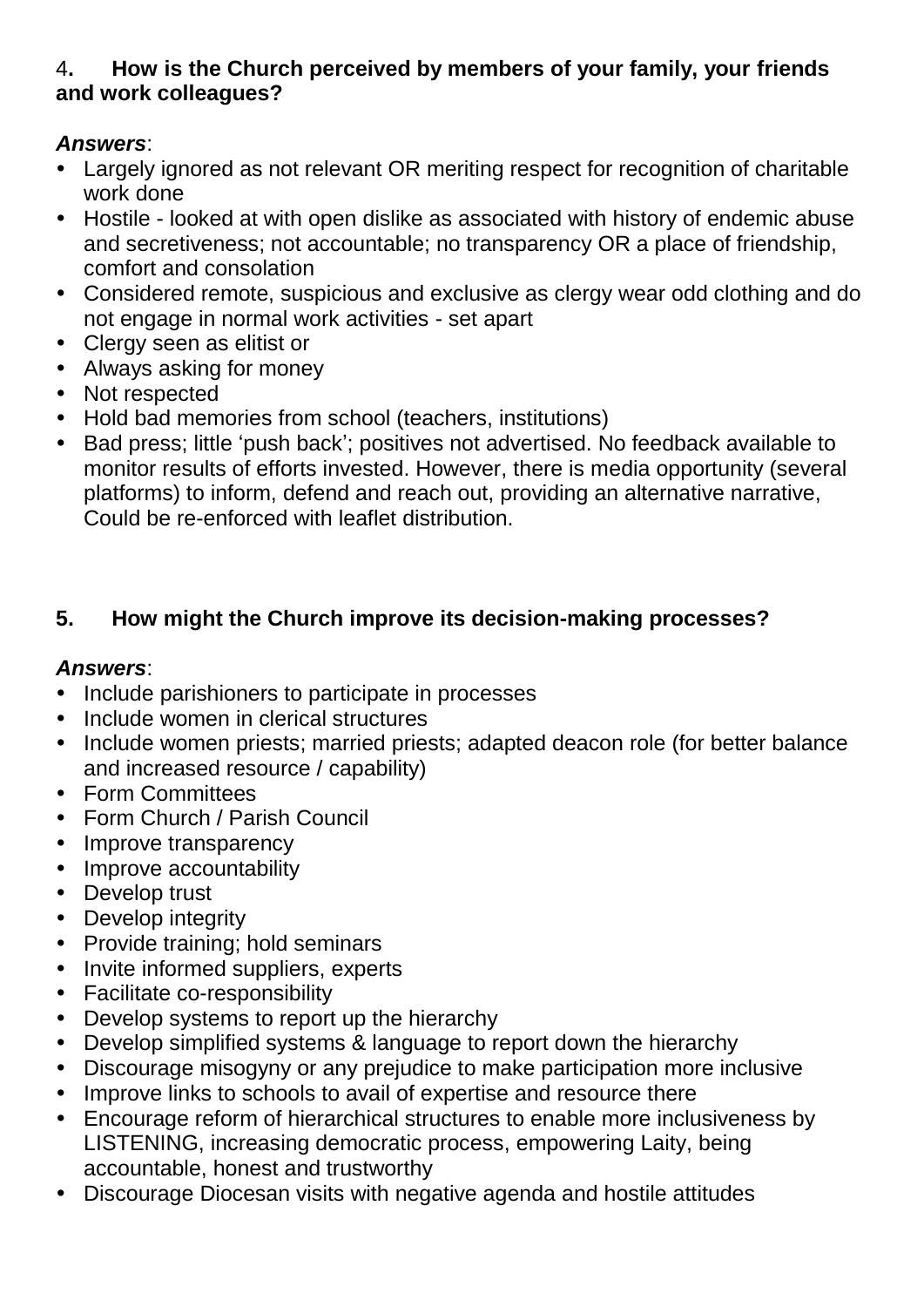#### **6. Which of your concerns does the Church fail or struggle to respond to?** *Answers*:

- Accountability and transparency collegiate responsibility perceived as irresponsible and secretive; not accepting blame and perpetuating malaise and decline, despite Cardinal's (limited) missive
- Teaching on contraception
- Real dialogue with other Christian denominations (Orthodox church)
- Inclusive dialogue with other faiths and no-faiths; tolerance
- Inability to reform or accept new realities; innate conservatism; position above society (not service provider), not relevant, outdated
- Women priests
- Married priests
- Sexuality
- Establishing mission, renewal, forgiveness and healing
- Strengthening Catholic school curriculum & links for greater inclusion & volunteering
- Training for Laity
- Offer better response to people who do not have English as a first language. Hold special 'dedicated / bi-lingual mass'; provide occasional Latin mass; discern what is needed. Open the doors….
- Stewardship of the Planet to ameliorate climate change, cherish creation and ensure sustainability
- Being able to adopt fairer, more open policies and improved structures to broaden the Church's wisdom, truth, understanding and inclusiveness. Involving the laity in co-responsibility should entail more democracy, empowerment and flexibility essential for sustainability and progress of the Mission. Note 1: the Mission could be de-railed by imposing change on the broader church (e.g. rationalising deaneries, developing plans to manage the decline and demise of churches) without full consultation and disclosure, Note 2: The C of E has been restructuring for some time and has had to 'open up' to sustain itself. The Catholic church has an Opportunity to evaluate best practice and implement essential reform…

Final Prayer…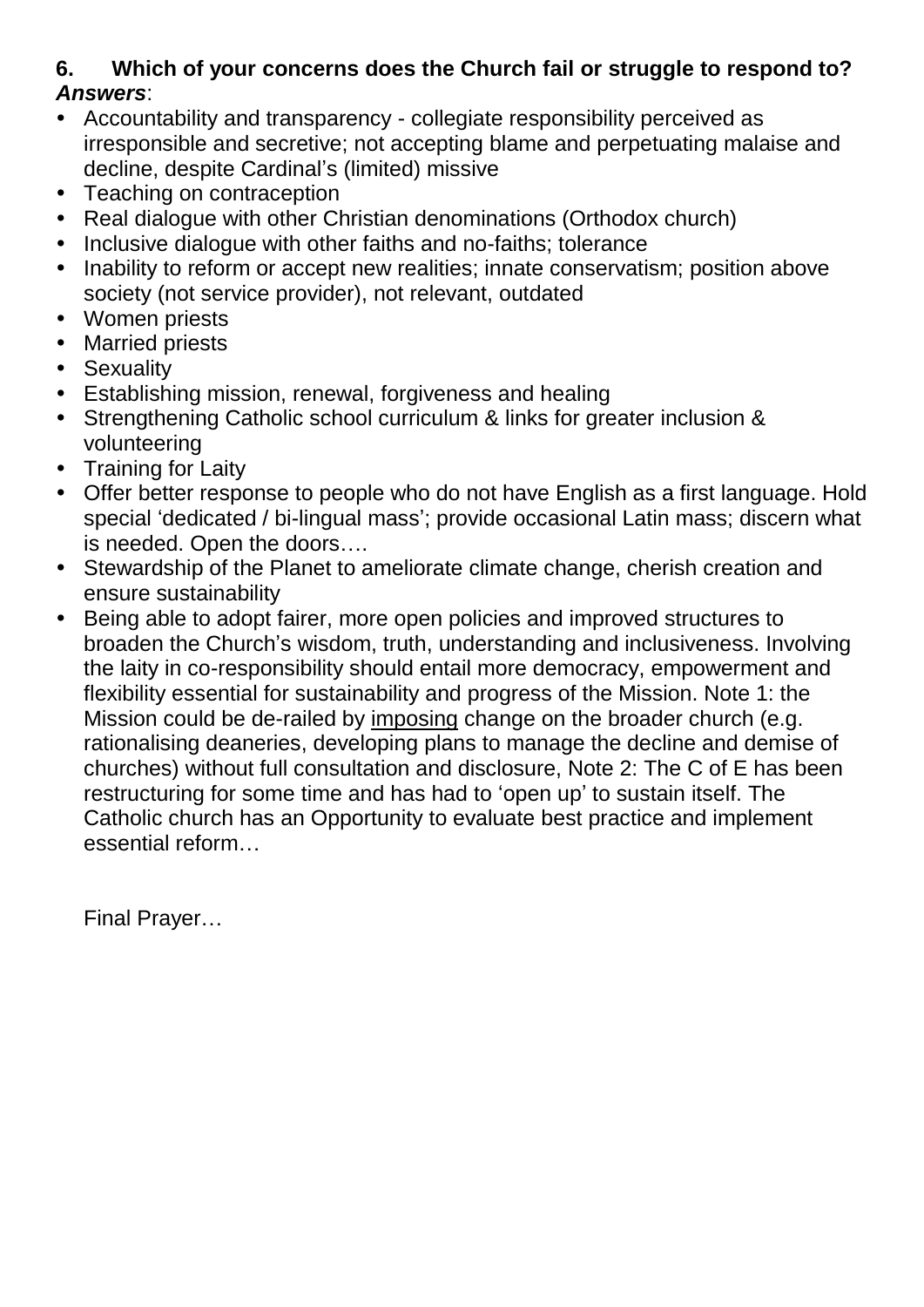# Sunday, 06.02.2022

# St Anne's Catholic Church, Digbeth, Birmingham

Present: **14** + Comments from separate conversations

# PARTICIPATION: Liturgy and Worship. Co-Responsibility.

#### 7. **How do you believe your presence at Mass makes a difference?** *Answers:*

- It adds to the ability to form a self supporting, sustainable community of worship, to bolster the integrity of the church
- It provides the opportunity to support the mass by: communal worship; participating in the sacraments; setting up the altar; reading the epistles and bidding prayers; singing hymns; collecting offertory donations; performing warden duties; joining the after mass tea / social; enhancing direct communication, information, initiative & ideas sharing; contemplation of the homily; discernment of the gospel; thereafter, setting the tone for religious response in everyday life
- It is wonderful to receive God's grace through the sacraments and to be sustained by the gospels with spiritual nourishment, fulfilment and direction so that we can share His message in our daily lives
- It helps to evidence the message of the gospels by visualising Jesus's journey in relation to our own life
- It allows us to share a common service and value the same religion wherever we are in the world
- The joy & welcome of mass makes me feel comfortable, safe and loved as though I belong - at home. It encourages me to attend.

## 8. **Explain what difference does it make in your life to receive the sacraments**.

## *Answers:*

(Similar to no. 7, above)

- It gives hope and fulfilment; sustaining: faith, belief, constancy, trust
- It underpins values, supporting the structure of civilisation, securing relationships, enabling the connectivity with God
- It celebrates our religious experience and appreciation of the world
- It re-affirms our understanding of the sacraments and resolve to be better **Christians**
- It provides consolation and healing for the bereaved
- It gives empowerment through Baptism, saves souls and bestows Grace.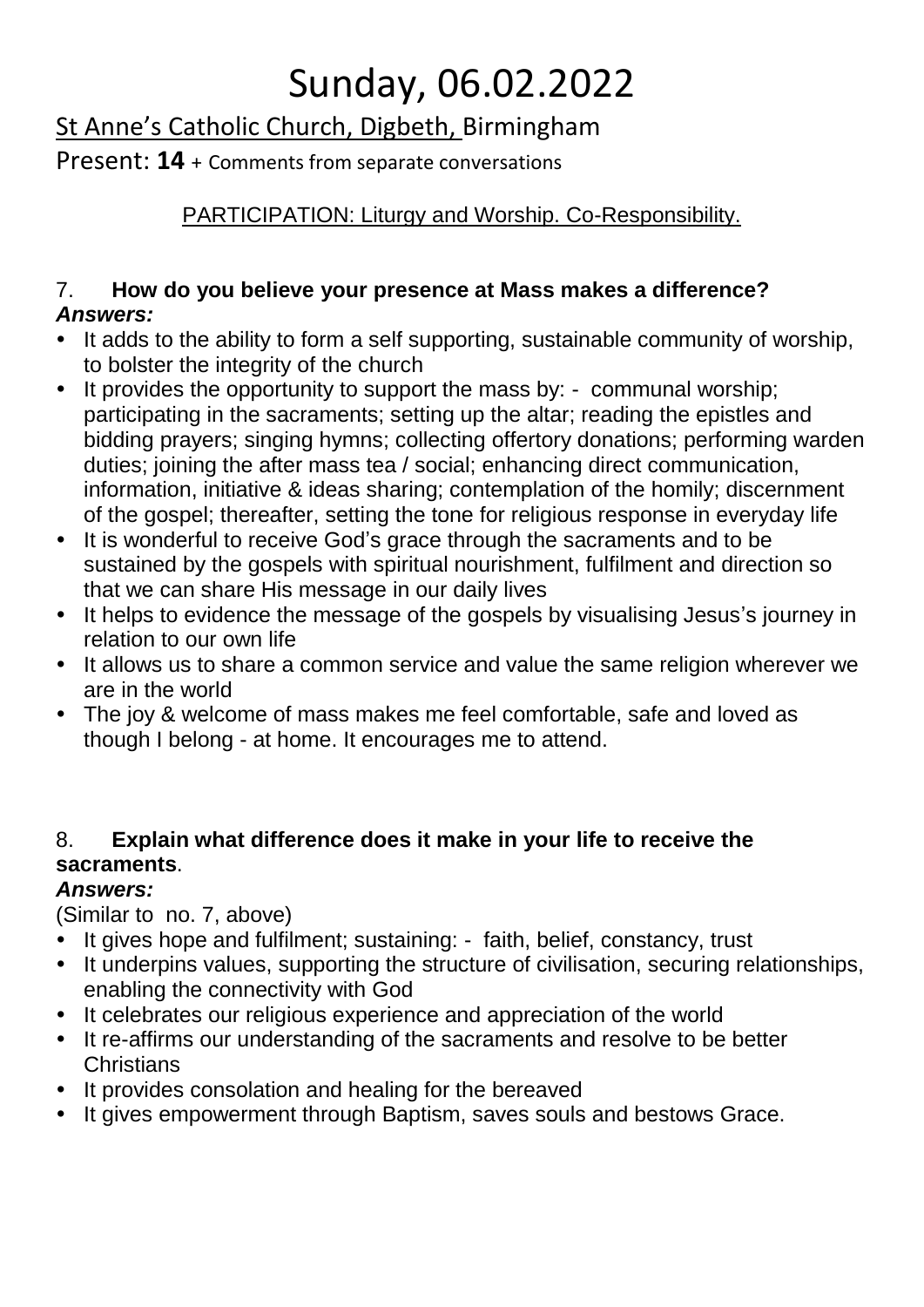## 9. **What part does prayer play in your life and your relationship with God / the Church?**

### *Answers:*

(Similar to nos.  $7 + 8$ . above)

- It helps bring perspective to life
- It helps to enable understanding, purpose and mission
- It brings us closer to God
- It gives hope, inspiration, endurance and courage to face challenges and make firm commitments
- It provides a joyful experience and consolation
- It reinforces Faith and associated Christian values
- It fosters empathy with other worshippers
- It helps us to live the prayer and to do God's will
- It helps us to gain a balanced viewpoint and motivation to do charitable deeds
- It is fundamental to our identity to establish who we are and how we lead our lives
- It directs our actions
- Personal prayer, rather than 'formulated' prayer, can bring closer relations with God
- 'Repetitive' prayer can be less meaningful but can also allow for better contemplation, listening
- Prayers are a fundamental part of life and relations with God and our neighbour

# 10. **How do you currently participate, personally, in the life of the Church? How much responsibility do you have as an individual?**

- Attending Mass and supporting the Church community
- Sacraments preparing the altar
- Donating to Church and recommended charities, mass petitions
- Counting the offerings
- Gardening, litter picking, Church cleaning
- Flower arranging
- Preparing Church for different liturgical seasons
- Assembling the crib and Easter garden
- Warden duties
- Support funeral masses, rosary, benediction and adoration of blessed sacrament
- Attend Church meetings Friends of OMI, St Like's gospel seminars, Shelter project, Caritas group, finance meetings.
- Organising readers and counters rotas
- Participating in social events parish dinners, special birthdays / occasions, social outreach / day trips (theatre, National Remembrance Arboretum, Creation Walk)
- Visiting the sick
- Providing support to Fatima House and Tabor House committees / projects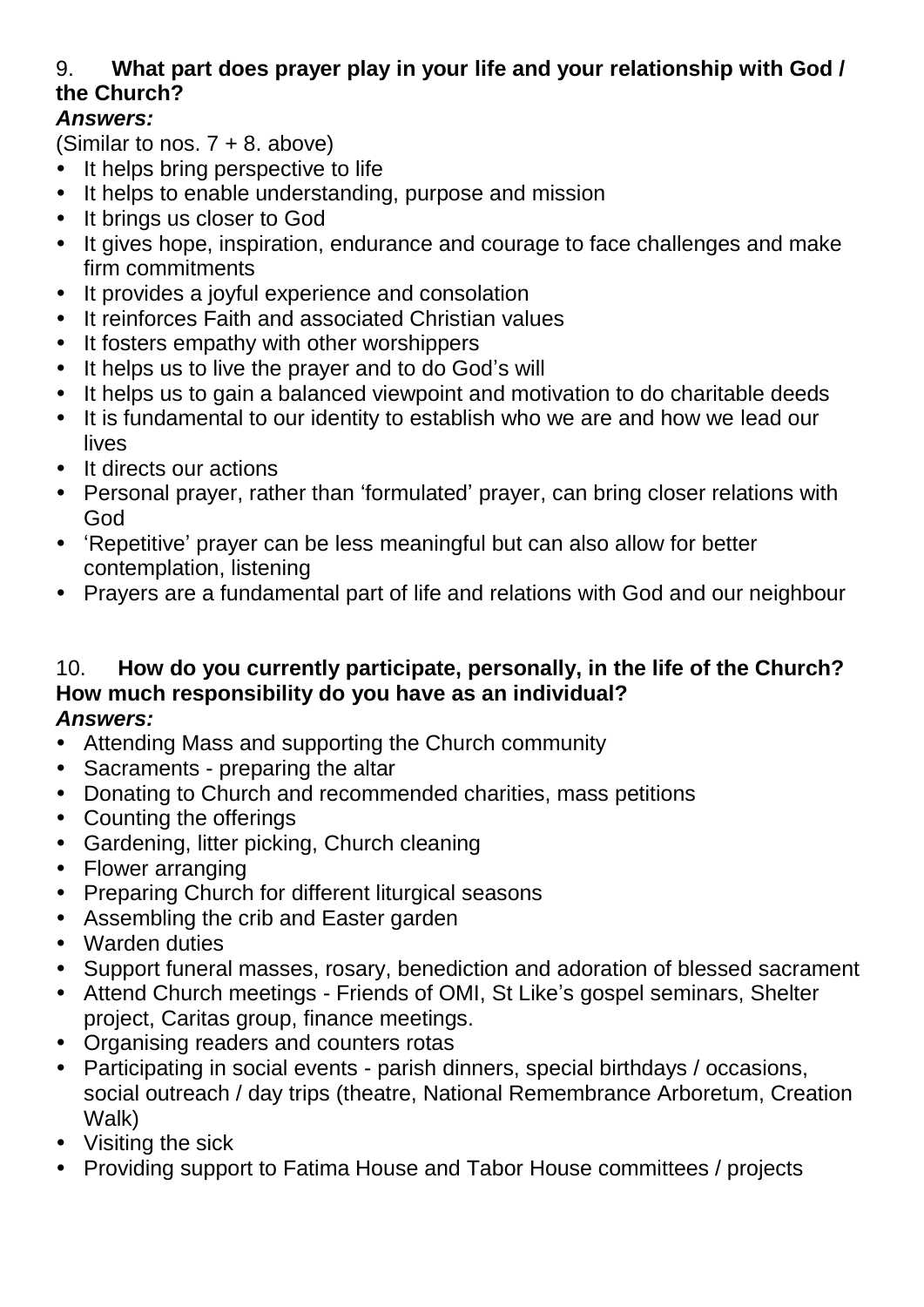#### 11. **How do families and young people effectively participate in the life of your parish? What do you do to support them?** *Answers:*

- Very little as constrained by current demographics and repercussions of Covid school masses have been ceased
- We do welcome young people on an individual basis
- We invite young people to take part in the liturgy (not of late)
- Attend First Holy Communion mass, supporting with beverages + snacks
- Organise hymn singing
- Invite them to become altar servers, to present the Offertory, and to read the Epistles - (not of late)
- ◆ Proposals:
- More integration with the schools through attendance at Mass and greater participation (as above)
- $\blacklozenge$  More home visits by the priest / laity
- $\blacklozenge$  Invite young people specifically to after-mass gatherings / socials with refreshments
- ◆ Establish a Youth Club
- ◆ Organise trips to Alton Castle and Soli House

#### 12. **How does your parish effectively identify and use the gifts of its people? How can we better enable full participation and co-responsibility in the life of the Church at the parish and diocesan levels?**

- The Parish relies on the congregation to be proactive in supporting the daily life of the Church through various initiatives e.g. playing musical instruments, singing, providing practical support (maintenance) - flower arranging, baking, and empathy - looking out for people. These activities are largely custom driven or ad hoc.
- **Increasing Participation & Co-responsibility**:
- $\blacklozenge$  Invite musically gifted children at schools to play at mass
- $\blacklozenge$  Provide information leaflets / invitations
- ◆ Organise periodic Family masses
- Provide Youth Clubs dedicated to children's needs / wants, to make it an attractive option for them
- ◆ Develop further interconnectivity in structures
- Develop the roles of the laity to have more responsibility with empowerment, including leading services
- ◆ Provide teaching and learning
- $\triangle$  Include women in hierarchy and leading services
- $\blacklozenge$  Broaden clerical experience to include teaching / training the laity involving a flattened hierarchy, integrative, non elitist priests/clergy
- ◆ Ensure increased transparency and honesty on behalf of the Church
- ◆ Develop an attitude of willing, shared service
- $\blacklozenge$  Build shared experience to develop trust and expertise (mentoring)
- $\blacklozenge$  Safeguarding to be explored and strengthened
- $\blacklozenge$  Introduce some interface between the Diocese and laity
- $\blacklozenge$  Introduce some interface between the Diocese and other Christian churches
- $\blacklozenge$  Introduce some interface between the Diocese and other faiths involving joint activities and service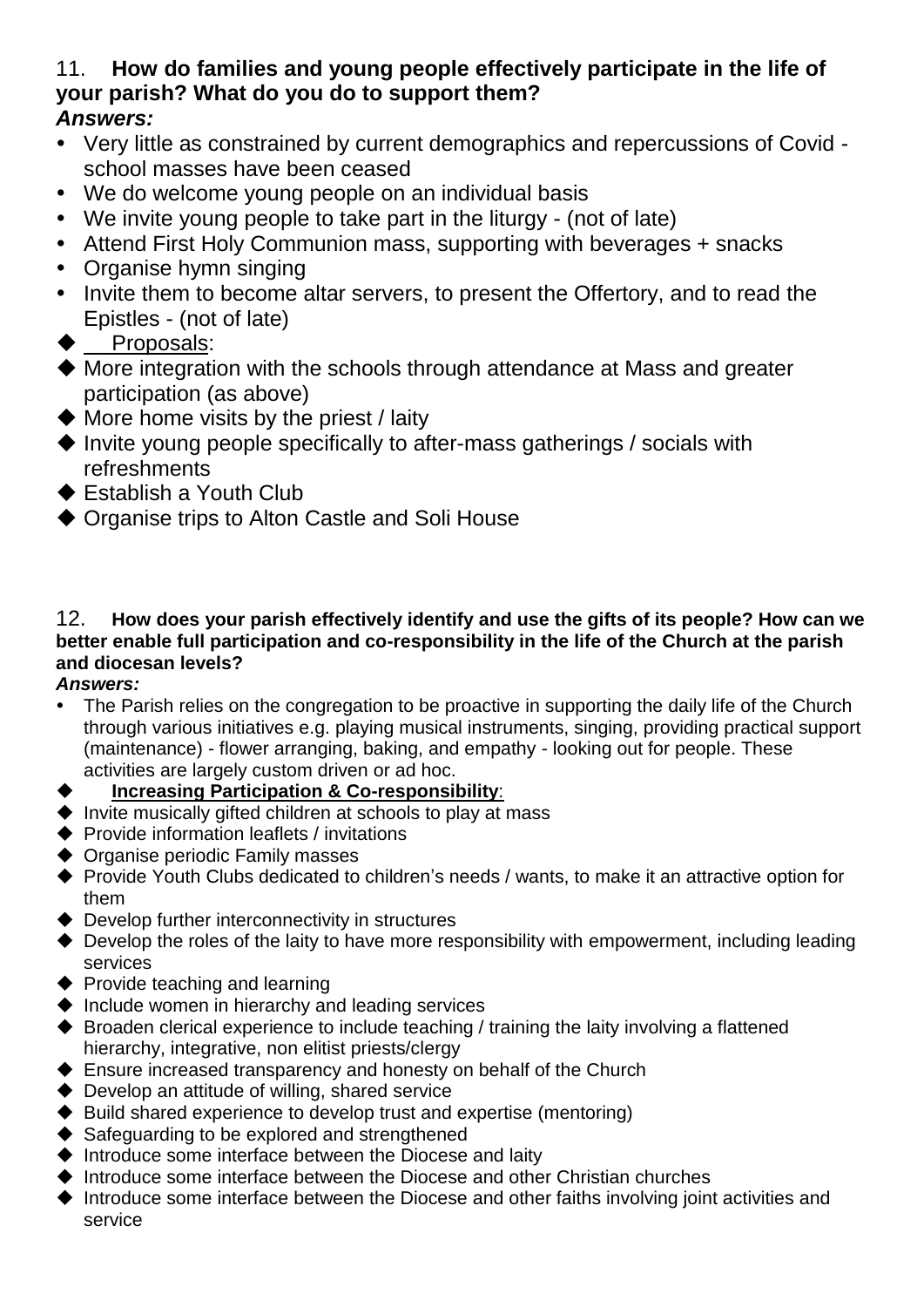- Diocese needs to redeem itself / the Church to regain trust to enable shared activities
- More humility needed on behalf of the Diocese to encourage greater openness, democracy and shared commitment
- An agreed constitution needs to be constructed defining process, rules, values, policies, responsibilities and (joint) empowerment
- ◆ Retreats need to be organised to focus on healing and Christian action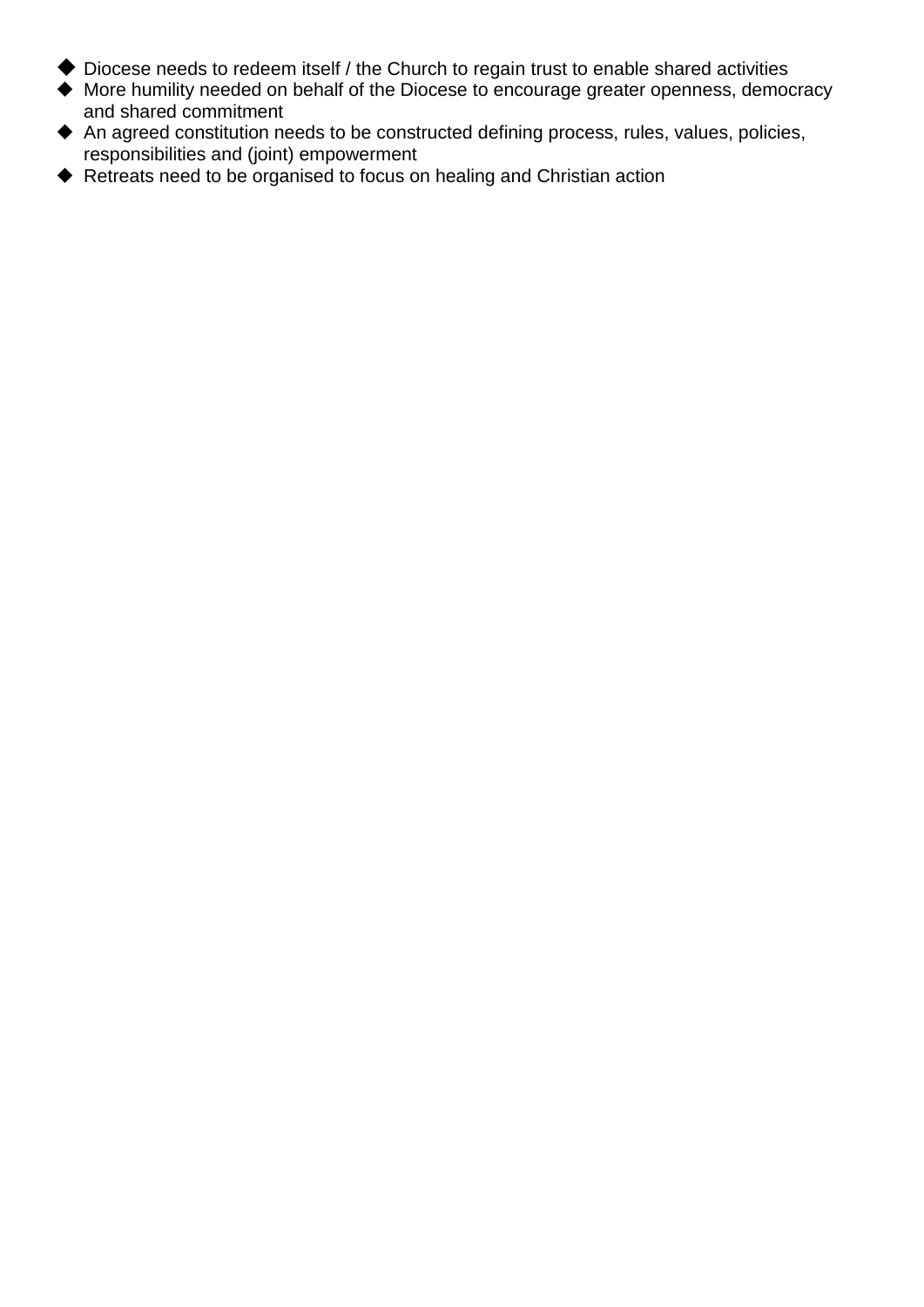# Sunday, 20.02.2022

**Present: 11** (+ comments received separately)

MISSION: Social Outreach. Evangelisation. Our Dream.

Opening Prayer

## QUESTIONS:

#### 13. **If you could describe your local parish fulfilling your dreams and concerns for the whole world and the local community, what would it be like?** *Answers:*

- Parish & Community There would be full time, resident priests, including female priests / clergy / hierarchy to provide a fuller compliment and better balance, mitigating against abuse and being more representative…
- Better attendance, including more young people using social media to engage at their level
- Include more nuns, especially for home visits
- A fuller compliment of services, including 'foreign' language masses
- A safe and welcoming environment
- A facility supporting youth clubs; crèches; the dementia club & other areas of need (to be identified)
- Educational links e.g. Newman University developing an education centre
- Links to food-banks and other agencies
- Increased networking with other faiths to deliver support and care to the community, developing better understanding & relationships
- Encourage information sharing and develop partnerships to become a more effective provider
- To keep a watching brief on the Area Redevelopment in process to take advantage of any opportunities emerging to bring the profile of the parish & & school into prominence with view to sustainability into the future and matching needs / providing a service to the growing community
- Improve transport services
- Improve car parking services
- Look to improve the musical input within the parish services
- Keep the church in good repair without the threat of closure and the burden of extra donations for maintenance
- Establish a fully functioning, inclusive, representative, empowered & informed Parish Council which designates responsibility and ownership for parish tasks
- Establish a cohort of church helpers for cleaning, gardening etc To be mindful of Catholic tradition and congregation when appointing (former) protestant / CofE / conservative priests (performing services) to catholic parishes lest they cause existing parishioners to leave'.
- Establish a Christian identity for the church as a good, holy, positive, trustworthy, inclusive, charitable & outreaching entity…

For the World - Support the extension of missionaries to the rest of the World

Protect the environment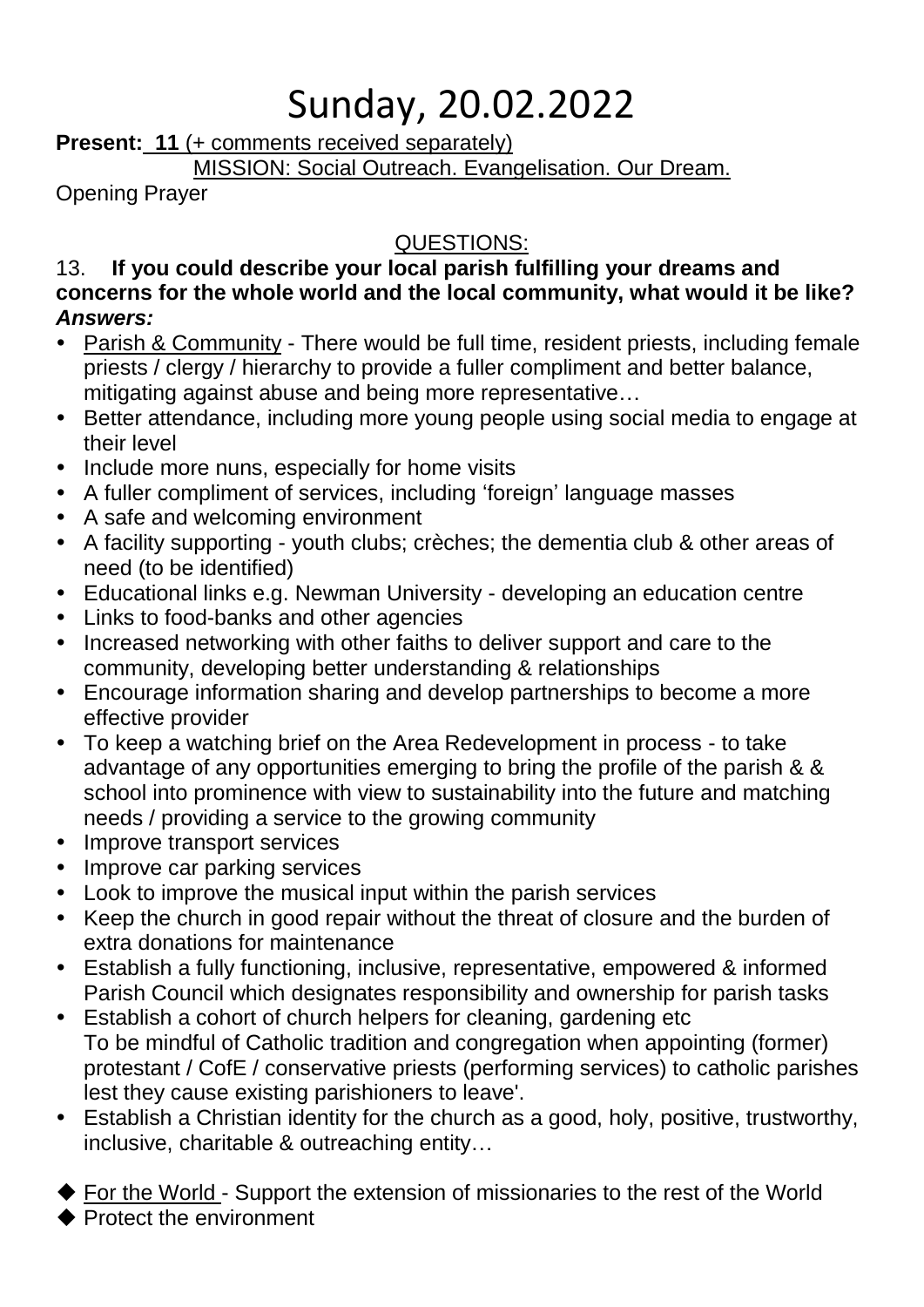- ◆ Feed the hungry and provide for the poor
- ◆ Support initiatives to abolish world debt
- $\blacklozenge$  Speak out against injustice
- Maintain integrity by being honest, open and not being hypocritical
- ◆ Issue new edict for Catholic clergy (to gain trust): 'Thou shall not abuse children'
- ◆ Reform Rome enable adequate transparency, accountability, inclusiveness, democracy and probity
- ◆ Provide support to the Pope to lead the reforms needed
- ◆ Campaign against the Arms Trade
- ◆ Campaign against modern slavery and trafficking
- ◆ Provide support for the exploited
- ◆ Form an effective political lobby for Christian values and intervention
- $\blacklozenge$  Note that it is sinful not to intercede where wrong is being perpetrated
- Determine an effective ecumenical programme, fostering good-will, shared values and initiatives. Proclaim the Good News…!

## 14. **How does your experience of parish life allow you to reflect, develop, act on and speak about your faith?**

- Reflection the Gospels and teachings encourage mindfulness of God's Holy Plan, so that we love Him and each other, striving to be better Christians. This has been reinforced with seminars held (Advent, Easter), studies of St Luke's gospel, Friends of the OMI meetings / initiatives, attendance at mass plus other religious services, particularly via the internet
- Development the parish has responded to needs identified and volunteered in projects e.g. the Shelter Project; Fatima House; Taber House; answering the Synodal Journey questionnaire..
- Acted on (as above) There have also been associated groups developed indirectly for - Dementia support; ICT classes; Irish Language classes; Traditional dance classes; hosting foreign masses; membership of project committees; welcoming strangers to the church (including after mass refreshments); Irish Welfare accommodation; community affairs e.g. St Patrick's Day. Unfortunately, the pandemic and current demographic position has been detrimental to participation in projects
- Speaking about Catholic Faith This is seen more in action than words but bearing witness is important. It often comes down to exhibiting a religious medal and to living a Christian life. Sometimes apologising for where the Church has been to blame (corruption, abuse etc) but explaining that there is a much wider, wholesome message of Salvation….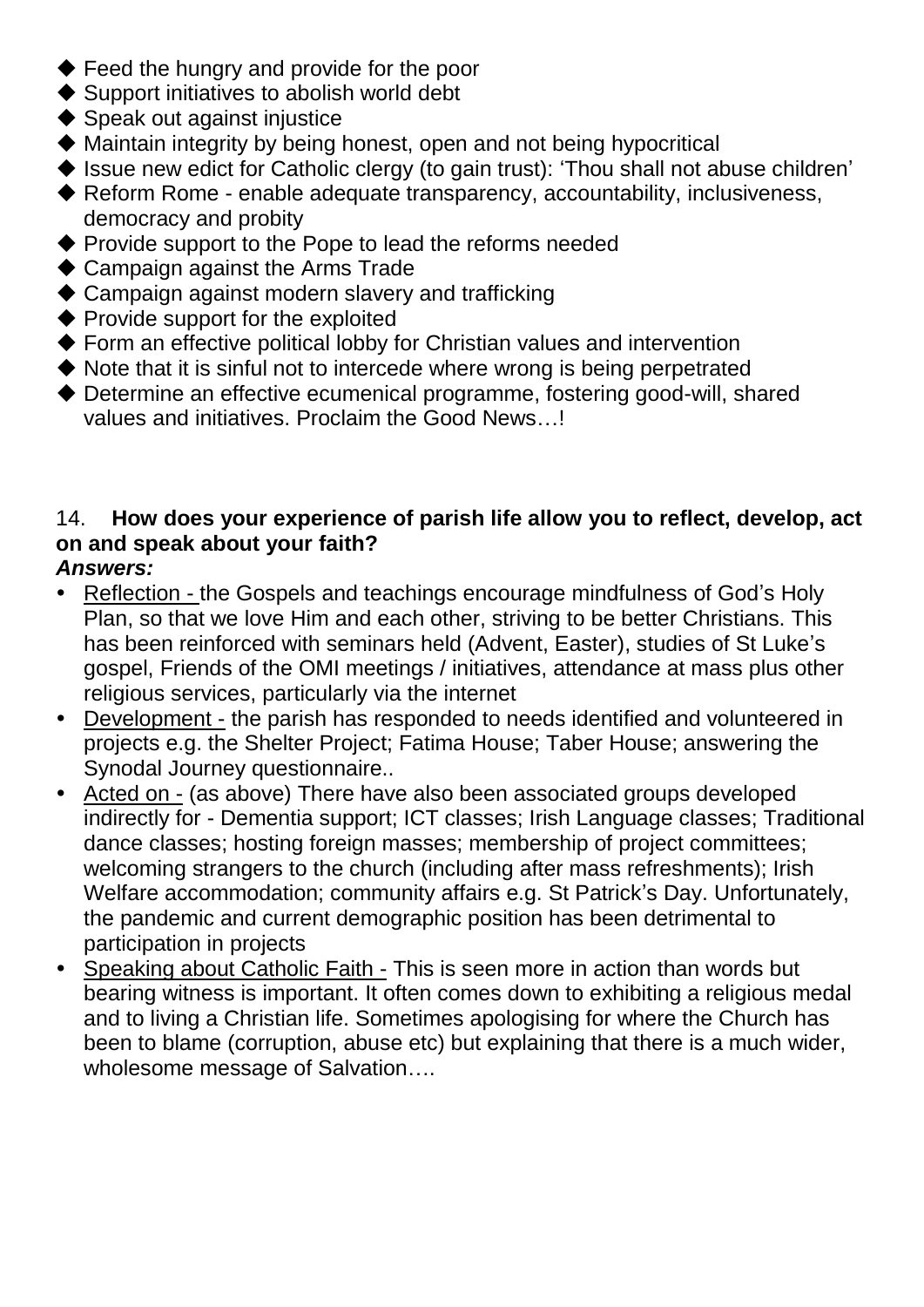#### 15. **In what ways is the call of Jesus to serve the poor a priority in the Church and especially in our parishes?** *Answers:*

- There is a personal responsibility to adhere to the message of the gospels and to 'Love thy neighbour' in a meaningful, positive way. This, perhaps, needs to be reinforced with an emboldened, affirmative edict: 'Provide for and serve the poor'
- Collections for specific causes, donations through 'charity' boxes, supporting other Church initiatives e.g. St Chad's Sanctuary all contribute to serving the poor
- There is also the time given to consoling the poor in spirit, listening and giving advice plus prayers, on a personal level
- There is the possibility of considering which of the church's assets is not needed for the fulfilment and continuation of God's message and corresponding sale / gift to the poor. The church is not an estate agent though it dedicates a lot of its energy to this enterprise and other legal expenditure. The question of overly elaborate and potentially wasteful use of funds for vestments could also be investigated, having established what the priorities are
- The parish does support poor causes / projects. On an individual basis, parishioners do look out for each other as well as contributing to the Offertory

#### 16. **What more can we do in our parishes to address the needs of the poor (homeless. lonely, the bereaved, the sick, people with addictions, refugees, people with disabilities, those who suffer in developing countries….)?**  *Answers:*

- Reform the greater Church to make it a viable organisation that achieves its mission. Such improvements would revitalise parishes on a local level, giving them more credibility, support and ability to perform
- A reformed church would offer a prayerful and inclusive place of worship to more people who could then become more involved in activities and the Liturgy
- A reformed church could have structures that respond to opportunities for better networking, communication, information, shared resources and technology, making it better able to respond - 'to love God and thy neighbour'
- For the homeless support the existing projects and petition people in power to provide suitable accommodation
- For the lonely organise home visits and invite to community functions
- For the bereaved organise home visits, include in activities, offer counselling and practical support.
- In general Acquire more resources to provide for the 'needy' and to enable inclusion.
- Set up Youth Clubs or other designated clubs as needed
- Train and resource volunteers to provide help with administration and benefit claims
- For the bereaved Form specialist groups. Seek help from experts e.g. Hospice specialists. Organise home visits. Offer parish talks on death and loss, Include in community activities. Offer prayers
- For prisoners Allow priests more time to undertake visits by covering more